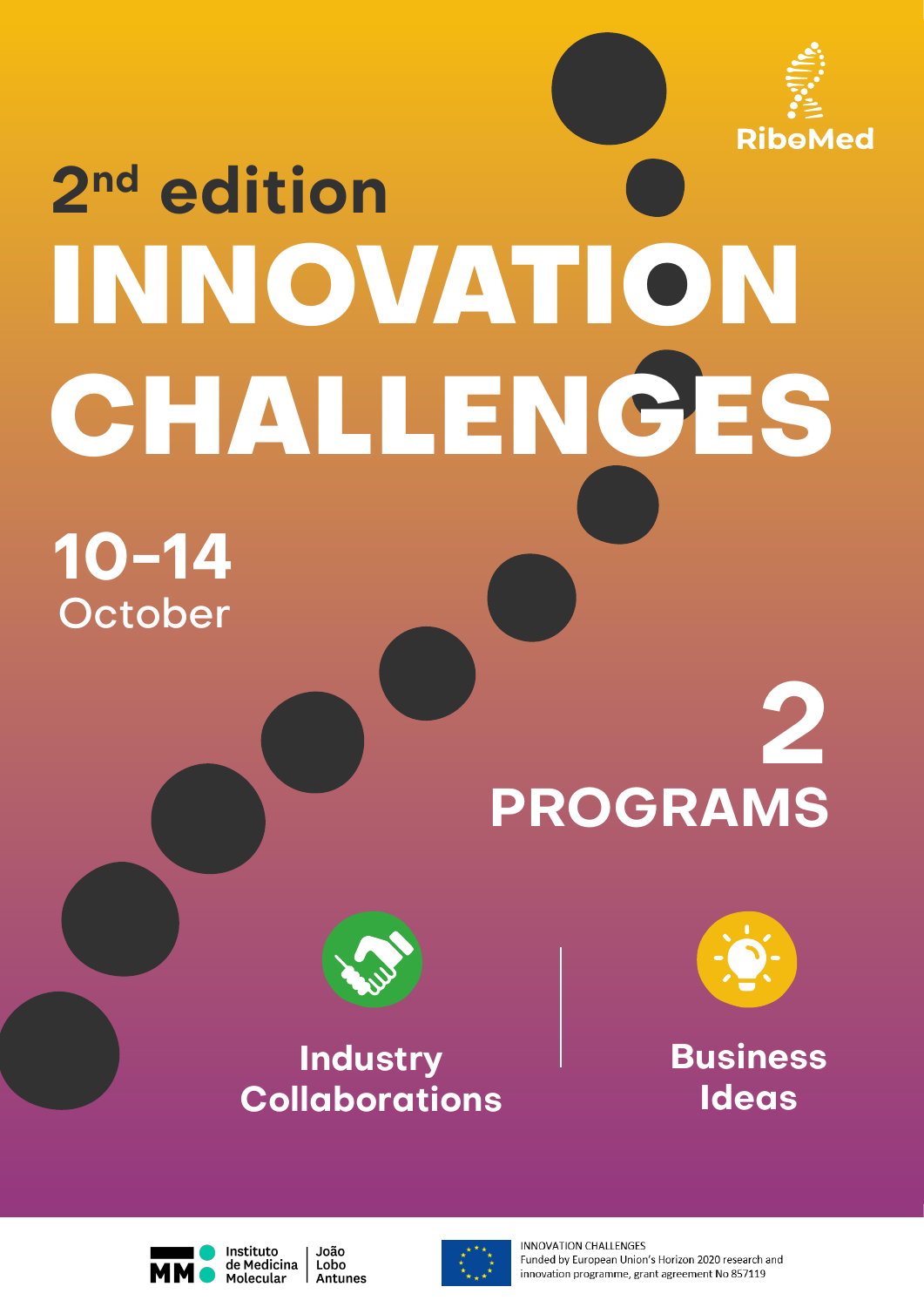## **Industry Collaborations Program**

The "Industry Collaborations" program aims at training (junior) researchers in the development of collaborations with industry based on the identification of opportunities within RNA biology that can be matched with their scientific capacities. The participants will work in the identification of capacities that may be of interest to industry and explore how to identify and approach relevant companies to establish potential collaborations.

The program is composed of a set of seminars and hands-on training where researchers will work on:

- Identification of capabilities for collaboration
- Identification of industry partners
- Type of agreements
- Slide deck preparation

Registrations are open until the end of June. Register here: https://forms.gle/PtY5DeSqyZgYr7s26

### **Agenda**

10th October

**10h00** Seminar "Intellectual Property in biomedical research"

#### 13th October

| 09h30        | Introduction to the program "Industry Collaborations" |
|--------------|-------------------------------------------------------|
| <b>10h00</b> | Seminar "How to collaborate with industry"            |
| 11h00        | <b>Break</b>                                          |
| 11h30        | Identification of capabilities for collaboration      |
| 12h30        | Lunch                                                 |
| 13h30        | Identification of industry partners                   |
| 15h30        | <b>Break</b>                                          |
| <b>16h00</b> | Type of agreements                                    |
| 16h30        | Slide deck preparation                                |
| <b>18h00</b> | End of the $1st$ day                                  |
|              |                                                       |

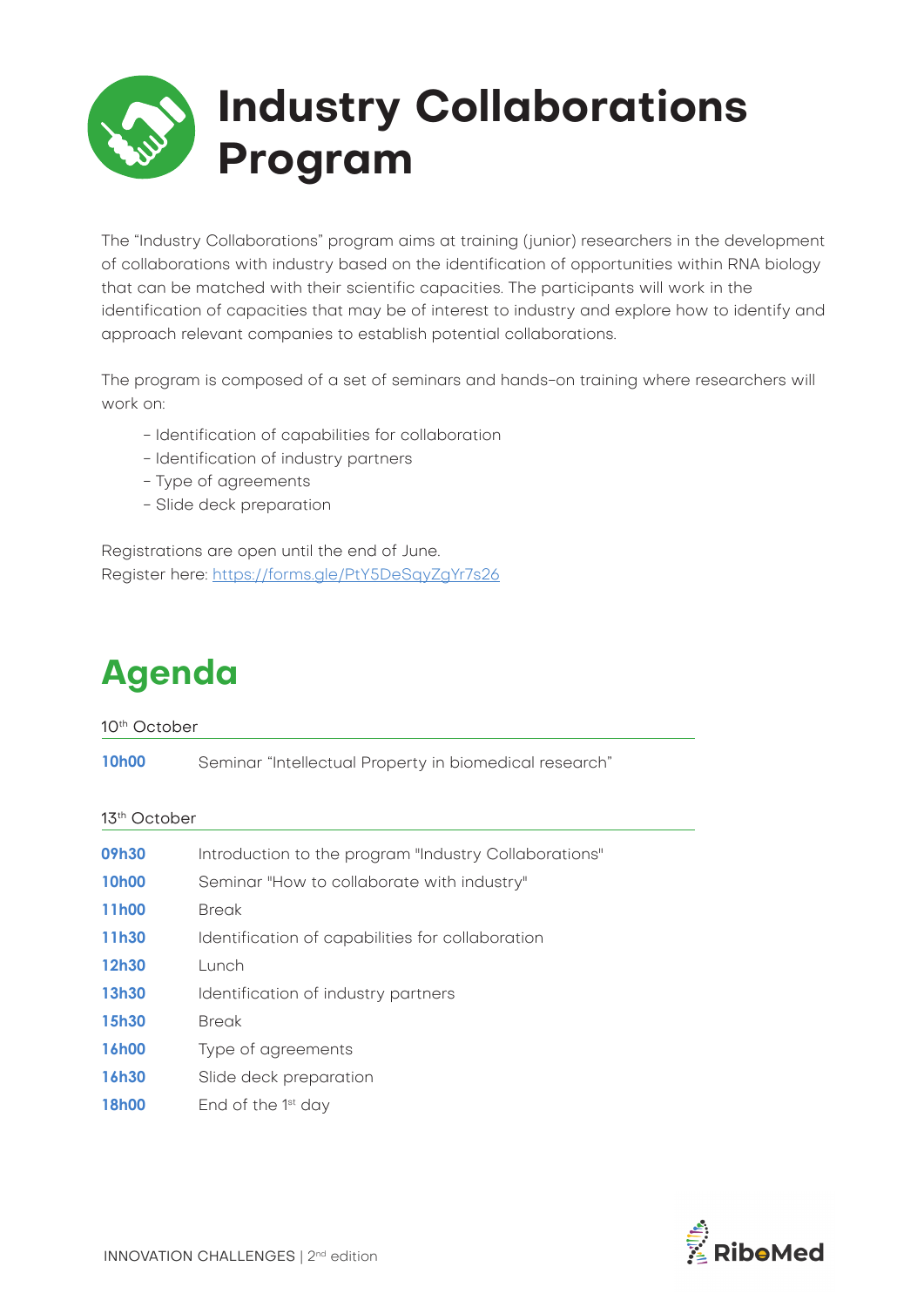

### **Industry Collaborations Program**

#### 14th October

| 09h30              | Slide deck preparation  |
|--------------------|-------------------------|
| 11 <sub>h</sub> 00 | <b>Break</b>            |
| 11h30              | Slide deck preparation  |
| 12h30              | Wrap-up and conclusions |

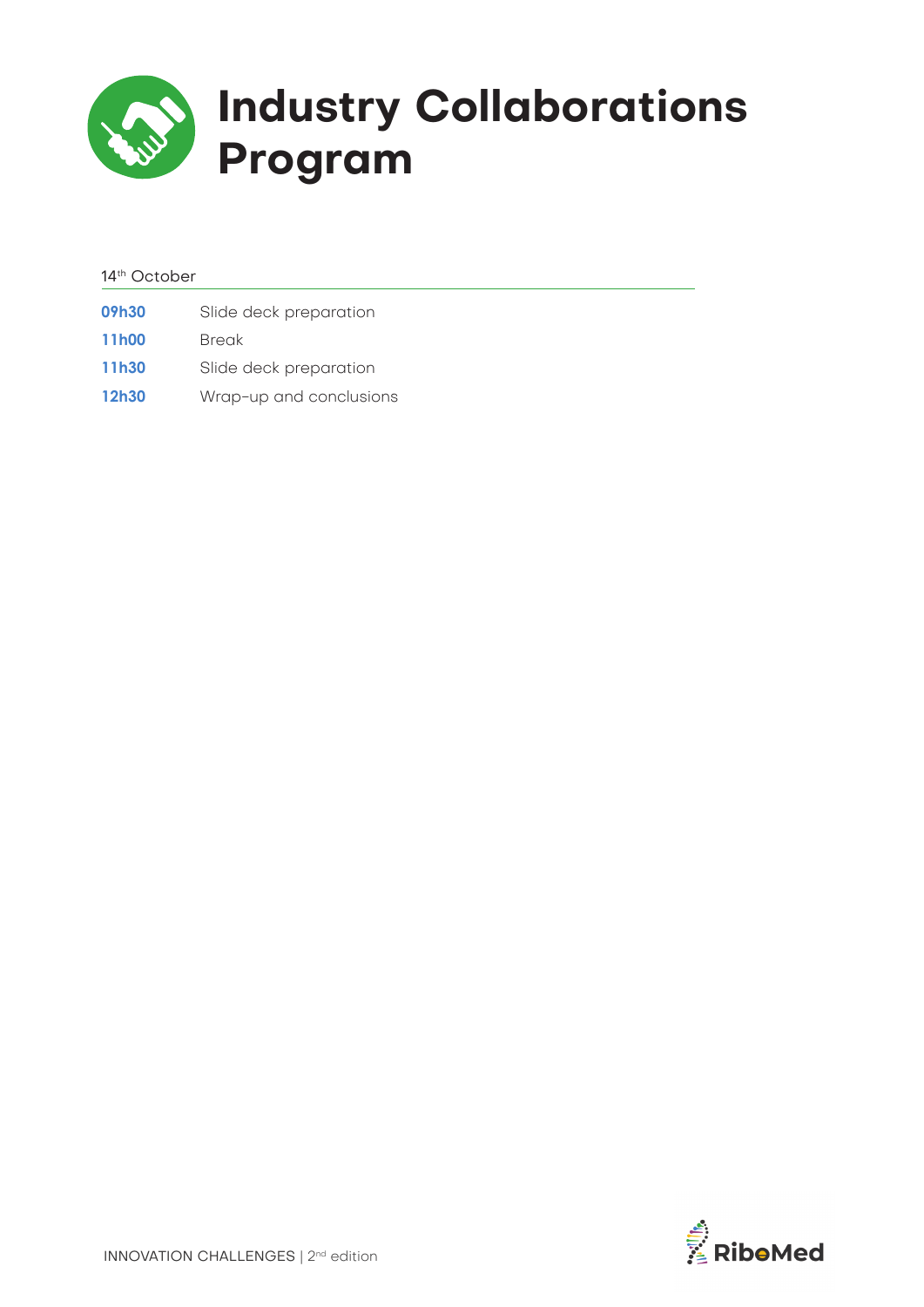## **Business Ideas Program**

The "Business Ideas" program is for all (junior) researchers interested in learning more about Entrepreneurship and how to create a start-up company. The program aims at training researchers in developing and turning an innovative idea into a business. Participants are invited to bring capacities/results generated in their lab. However, it is not mandatory that the business ideas come from real research projects, i.e, in case you do not identify anything from your lab that could be aligned with the program, you can still participate with a fictitious business idea. Researchers can apply individually or with a team, and will receive support in developing a business case for a product (or service) concept and in how to dissiminate it to key stakeholders. Participants will be able to present their pitch in a final event.

The program is composed of a set of seminars and hands-on training where researchers will work on:

- Business Case value proposition, market needs and opportunities,
- benchmarking analysis and development plan
- Pitch presentation

Registrations are open until the end of June. Register here: https://forms.gle/PtY5DeSqyZgYr7s26

### **Agenda**

#### 10th October

| 09h30        | Introduction to the program "Business Ideas"           |
|--------------|--------------------------------------------------------|
| <b>10h00</b> | Seminar "Intellectual Property in biomedical research" |
| 11h00        | <b>Break</b>                                           |
| 11h30        | Seminar "Drug discovery and development"               |
| 12h30        | Lunch                                                  |
| 13h30        | Seminar "Funding opportunities"                        |
| 15h00        | Introduction to the hands-on training sessions         |
| 15h30        | <b>Break</b>                                           |
| 16h00        | Value proposition & market needs and opportunities     |
| <b>18h00</b> | End of the $1st$ day                                   |